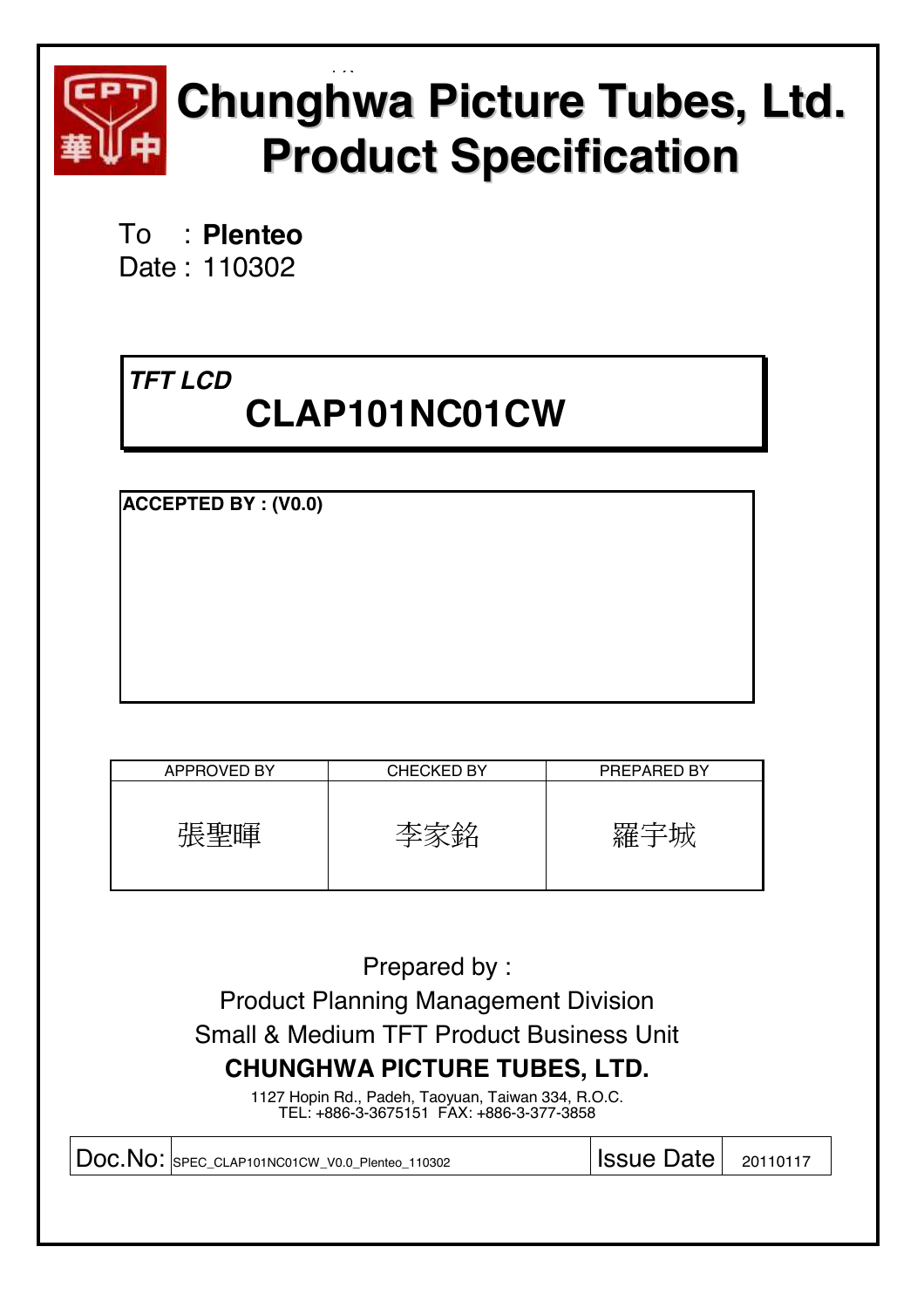# **REVISION STATUS**

| Revision<br>Notice | Description                | Page                     | Rev. Date  |
|--------------------|----------------------------|--------------------------|------------|
| 0.0                | First revision (Tentative) | $\overline{\phantom{a}}$ | 2011/01/17 |
|                    |                            |                          |            |
|                    |                            |                          |            |
|                    |                            |                          |            |
|                    |                            |                          |            |
|                    |                            |                          |            |
|                    |                            |                          |            |
|                    |                            |                          |            |
|                    |                            |                          |            |
|                    |                            |                          |            |
|                    |                            |                          |            |
|                    |                            |                          |            |
|                    |                            |                          |            |
|                    |                            |                          |            |
|                    |                            |                          |            |
|                    |                            |                          |            |
|                    |                            |                          |            |
|                    |                            |                          |            |
|                    |                            |                          |            |
|                    |                            |                          |            |
|                    |                            |                          |            |
|                    |                            |                          |            |
|                    |                            |                          |            |
|                    |                            |                          |            |
|                    |                            |                          |            |
|                    |                            |                          |            |
|                    |                            |                          |            |
|                    |                            |                          |            |
|                    |                            |                          |            |
|                    |                            |                          |            |
|                    |                            |                          |            |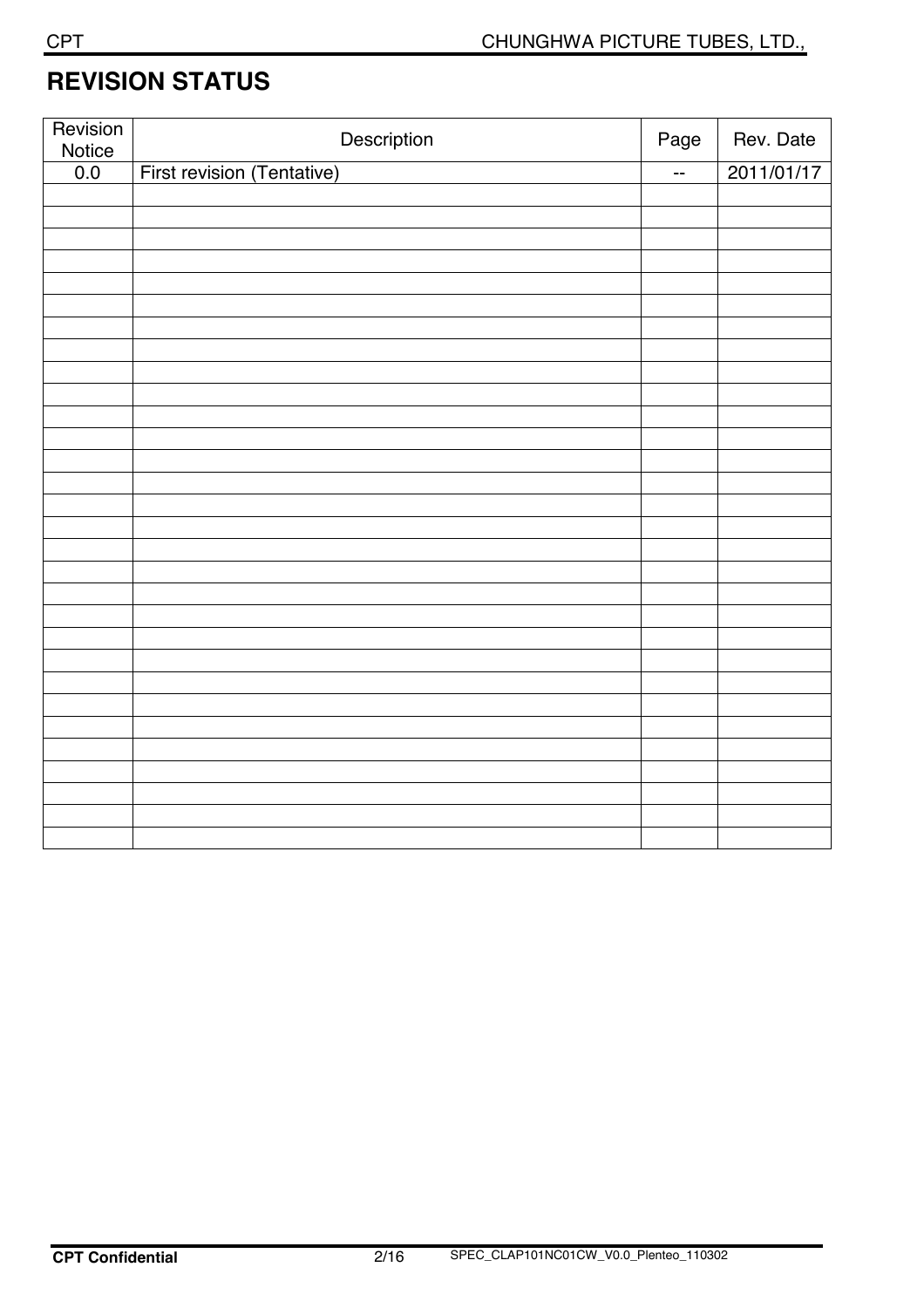# **CONTENTS**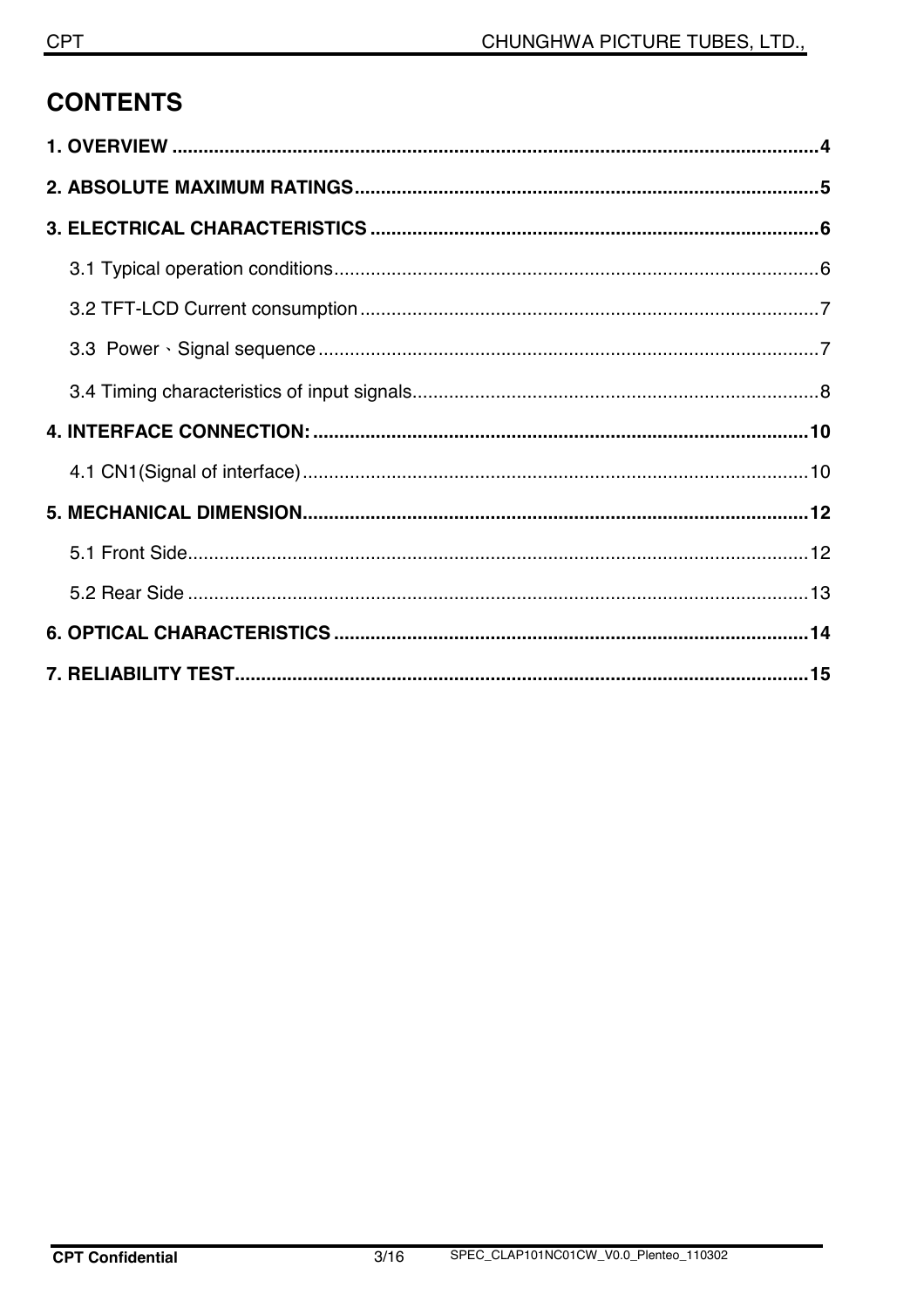# **1. OVERVIEW**

**CLAP101NC01CW** is 10.1" color TFT-LCD (Thin Film Transistor Liquid Crystal Display) OLB module (finish outer lead bonding) composed of LCD panel and driver ICs (the backlight is not included in this OLB module).

The 10.1" screen produces 1024(\*3)X600 resolution image. By applying R.G.B. input signal, full color images are displayed.

| <b>ITEM</b>                    | <b>SPECIFICATION</b>                   |
|--------------------------------|----------------------------------------|
| Display Area (mm)              | 222.72(W) x 125.28(H)                  |
| Number of Pixels               | $1024(H) \times 3 (RGB) \times 600(V)$ |
| Pixel Pitch (mm)               | $0.2175(W) \times 0.2088(H)$           |
| <b>Color Pixel Arrangement</b> | <b>RGB</b> vertical stripe             |
| Display Mode                   | Normally white                         |
| Number of color                | 16.2M                                  |
| Response Time (Tr+Tf)          | 20ms(typ.)                             |
| Panel Transmittance (%)        | $5.9$ (typ)                            |
| Power Consumption(W)           | 480mW(typ.)                            |
| <b>Surface Treatment</b>       | Anti-Glare                             |

General specifications are summarized in the following table: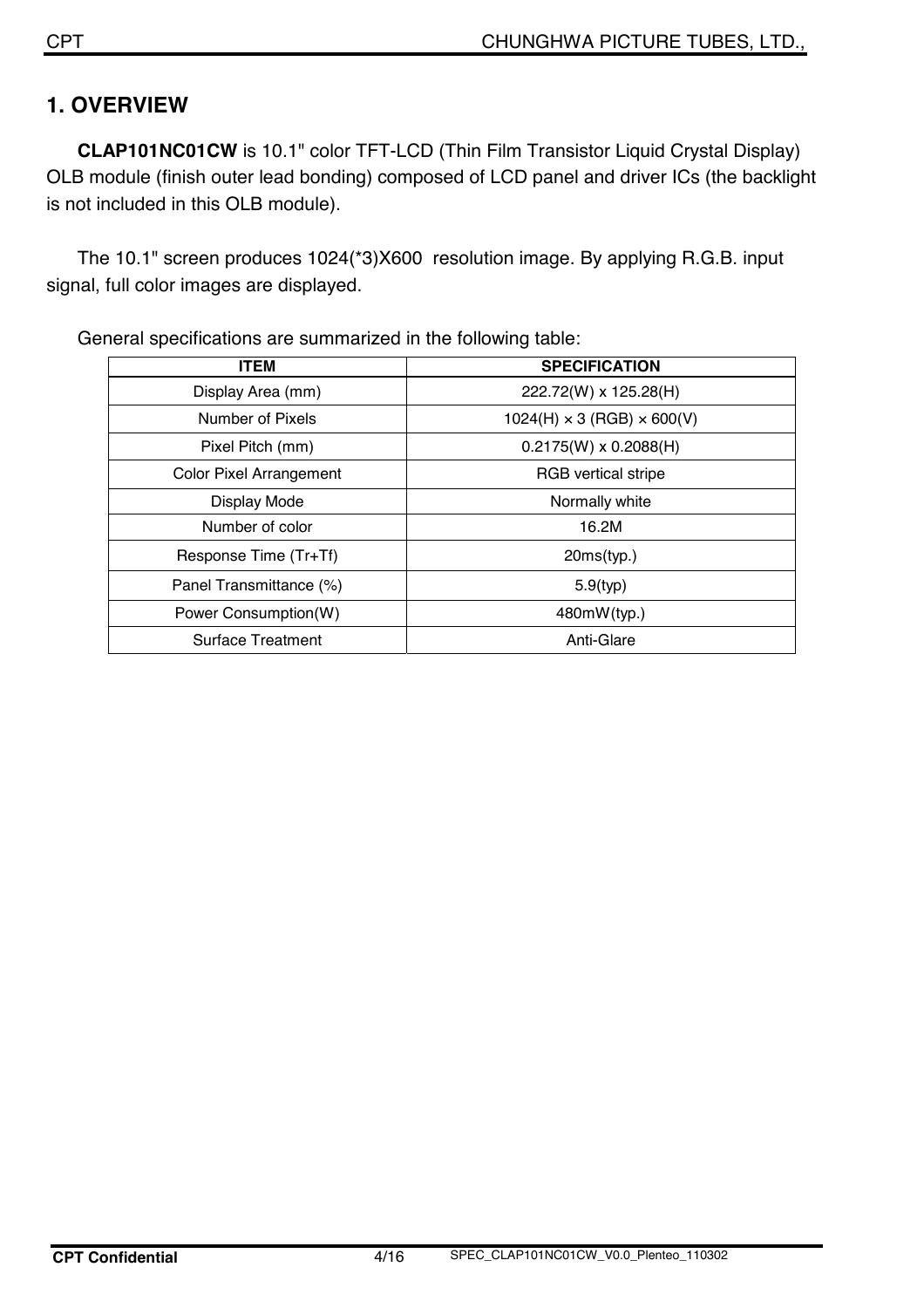# **2. ABSOLUTE MAXIMUM RATINGS**

| <b>Item</b>                   | Symbol                                            | Min.   | Max. | Unit | <b>Note</b> |
|-------------------------------|---------------------------------------------------|--------|------|------|-------------|
| <b>Digital Supply Voltage</b> | VDD<br><b>VDD LVDS</b>                            | $-0.3$ | 5    |      |             |
| Analog Supply Voltage         | AVDD                                              | $-0.5$ | 15   |      |             |
| Gate On Voltage               | VGH                                               | $-0.3$ | 40   |      |             |
| Gate Off Voltage              | VGL                                               | $-20$  | 0.3  |      |             |
| Gate On-Gate Off Voltage      | <b>VGH-VGL</b>                                    | $-0.3$ | 40   |      |             |
| Signal Input Voltage          | NINDO ~ NIND3<br>$PIND0 \sim PIND3$<br>NINC, PINC | $-0.5$ | 5    |      |             |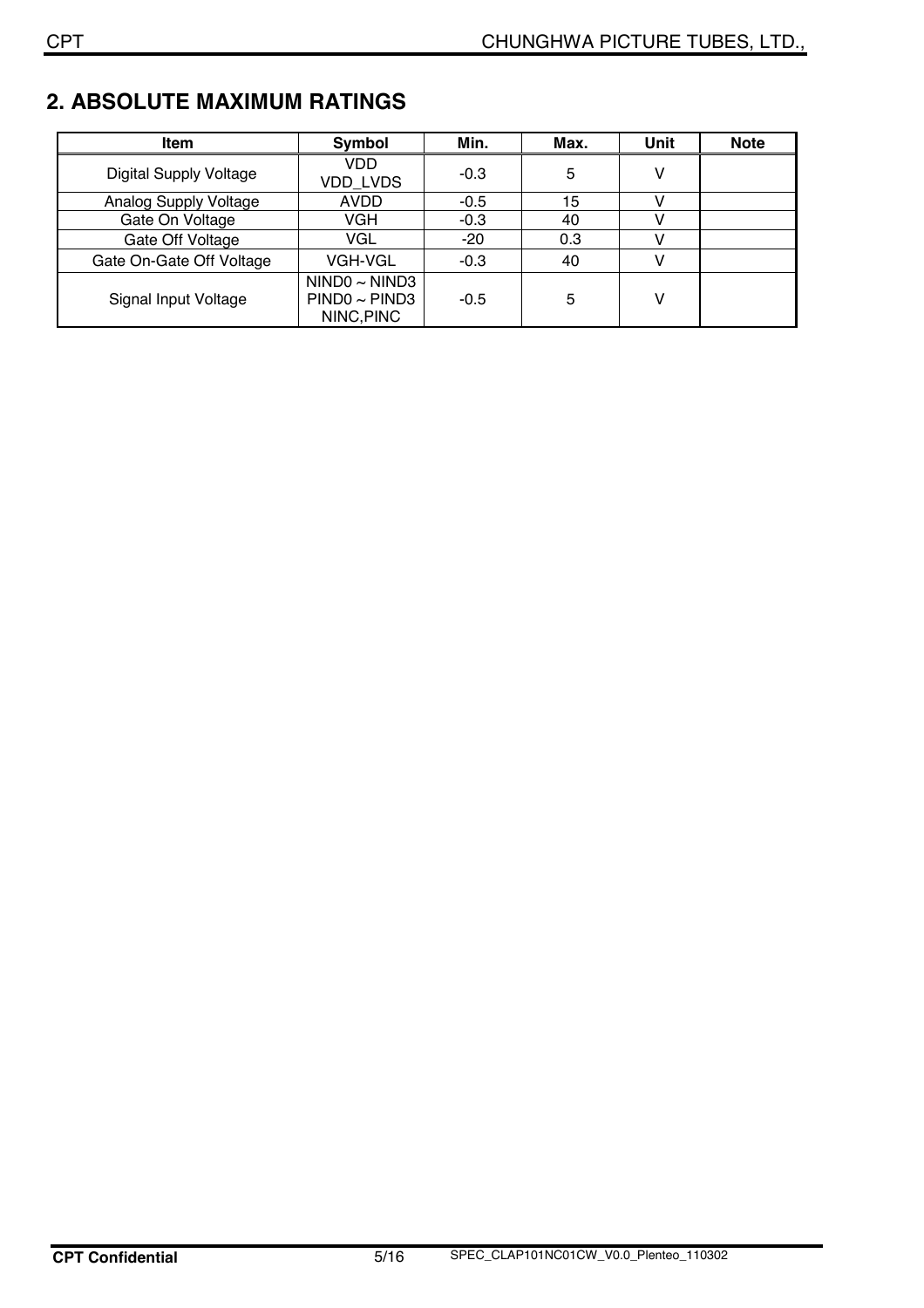# **3. ELECTRICAL CHARACTERISTICS**

3.1 Typical operation conditions

### Ta= $25^{\circ}$ C

| <b>ITEM</b>                                    | <b>SYMBOL</b>   | <b>MIN</b>                   | <b>TYP</b> | <b>MAX</b>                          | <b>UNIT</b> | <b>NOTE</b>                     |
|------------------------------------------------|-----------------|------------------------------|------------|-------------------------------------|-------------|---------------------------------|
| <b>Digital Power Supply</b><br>Voltage For LCD | VDD<br>VDD_LVDS | 3                            | 3.3        | 3.6                                 | V           |                                 |
|                                                | <b>VCM</b>      | <b>VID</b><br>$\overline{2}$ |            | <b>VID</b><br>2.4<br>$\overline{2}$ | V           | Note1                           |
| Logic Input Voltage<br>$(LVDS:IN+,IN-)$        | <b>VID</b>      | 200                          |            | 600                                 | mV          | Note <sub>1</sub>               |
|                                                | <b>VTH</b>      | ۰                            |            | 100                                 | mV          | $VCM=1.2V$<br>Note <sub>1</sub> |
|                                                | <b>VTL</b>      | $-100$                       | ۰          |                                     | mV          |                                 |
| Analog Power Supply<br>Voltage                 | <b>AVDD</b>     | TBD                          | 9.6        | TBD                                 | V           |                                 |
| Gate On Power Supply<br>Voltage                | <b>VGH</b>      | 17                           | 18         | 19                                  | V           |                                 |
| Gate Off Power Supply<br>Voltage               | <b>VGL</b>      | $-6.6$                       | -6         | $-5.4$                              | V           |                                 |
| Common Power Supply<br>Voltage                 | <b>VCOM</b>     | TBD                          | TBD        | TBD                                 | V           | Note2                           |

[Note1] LVDS signal



<sup>[</sup>Note2] Please adjust VCOM to make the flicker level be minimum.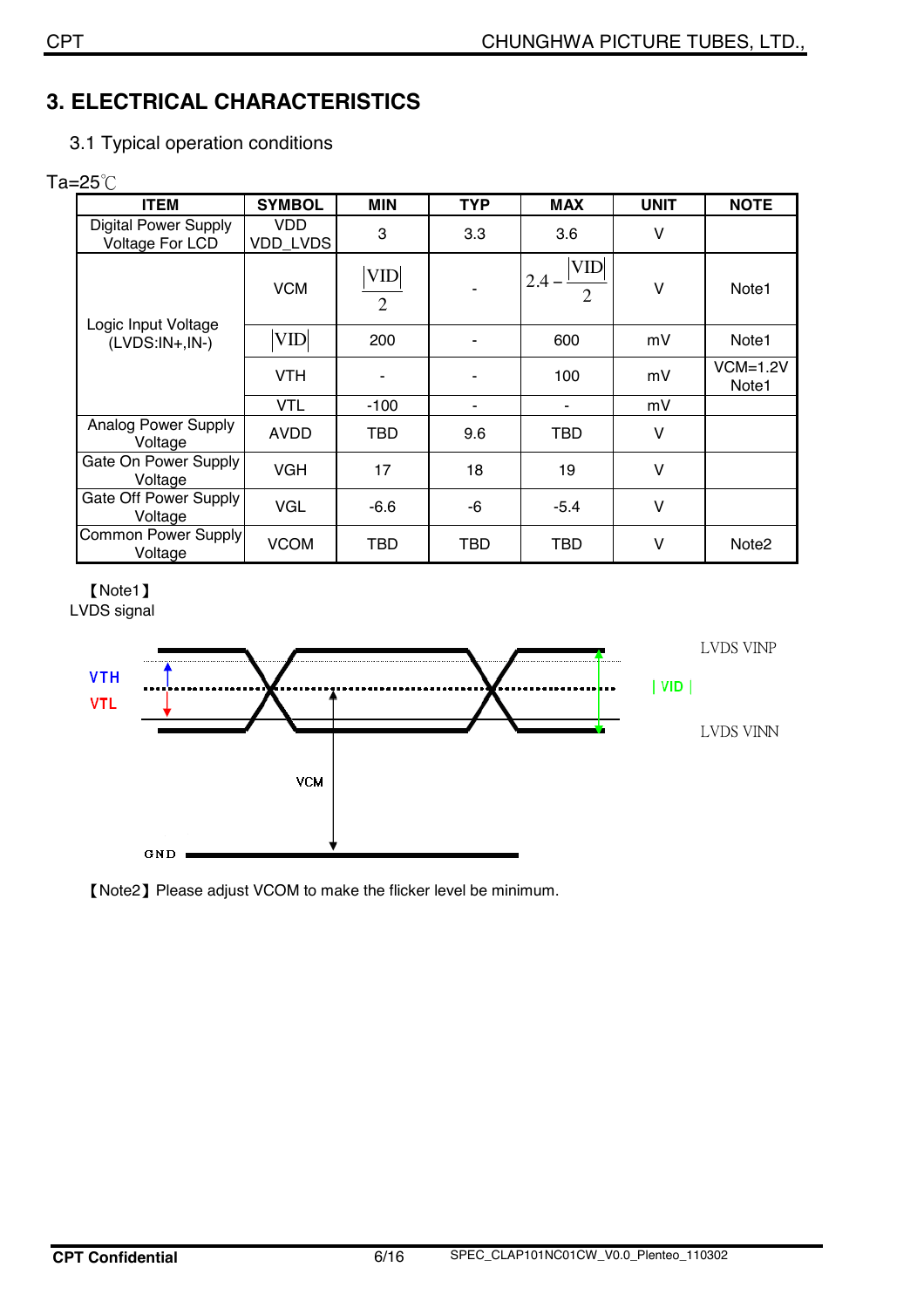| <b>ITEM</b>                    | <b>SYMBOL</b> | <b>Condition</b> | <b>MIN</b>     | <b>TYPE</b> | <b>MAX</b> | <b>UNIT</b> | <b>NOTE</b>       |
|--------------------------------|---------------|------------------|----------------|-------------|------------|-------------|-------------------|
| Gate on power current          | IVGH          | $VGH = 18V$      |                | 0.5         |            | mA          | Note <sub>1</sub> |
| Gate off power current         | IVGL          | $VGL = -6V$      | $\blacksquare$ | 0.5         |            | mA          | Note <sub>1</sub> |
| Digital power current          | <b>IVDD</b>   | $VDD = 3.3V$     |                | 40          | 50         | mA          | Note1             |
| Analog power current           | <b>IAVDD</b>  | $AVDD = 9.6V$    |                | 35          | 45         | mA          | Note1             |
| <b>Total Power Consumption</b> | PC.           |                  |                | 480         | 621        | mW          | Note <sub>1</sub> |

#### 3.2 TFT-LCD Current consumption

Note1: Typical: Under 256 gray pattern Maximum: Under black pattern





256 gray pattern **Black Pattern** 

#### 3.3 Power Signal sequence

Power On: VDD→AVDD/VGL →VGH →Video &Logic Signal Power Off: Video &Logic Signal→ VGH→AVDD/VGL→VDD



 $20ms < T2$  $10ms < T3$  $0 < T4 \leq 10$ ms

 $0 < T6$  $0 < T7$  $0 < T8$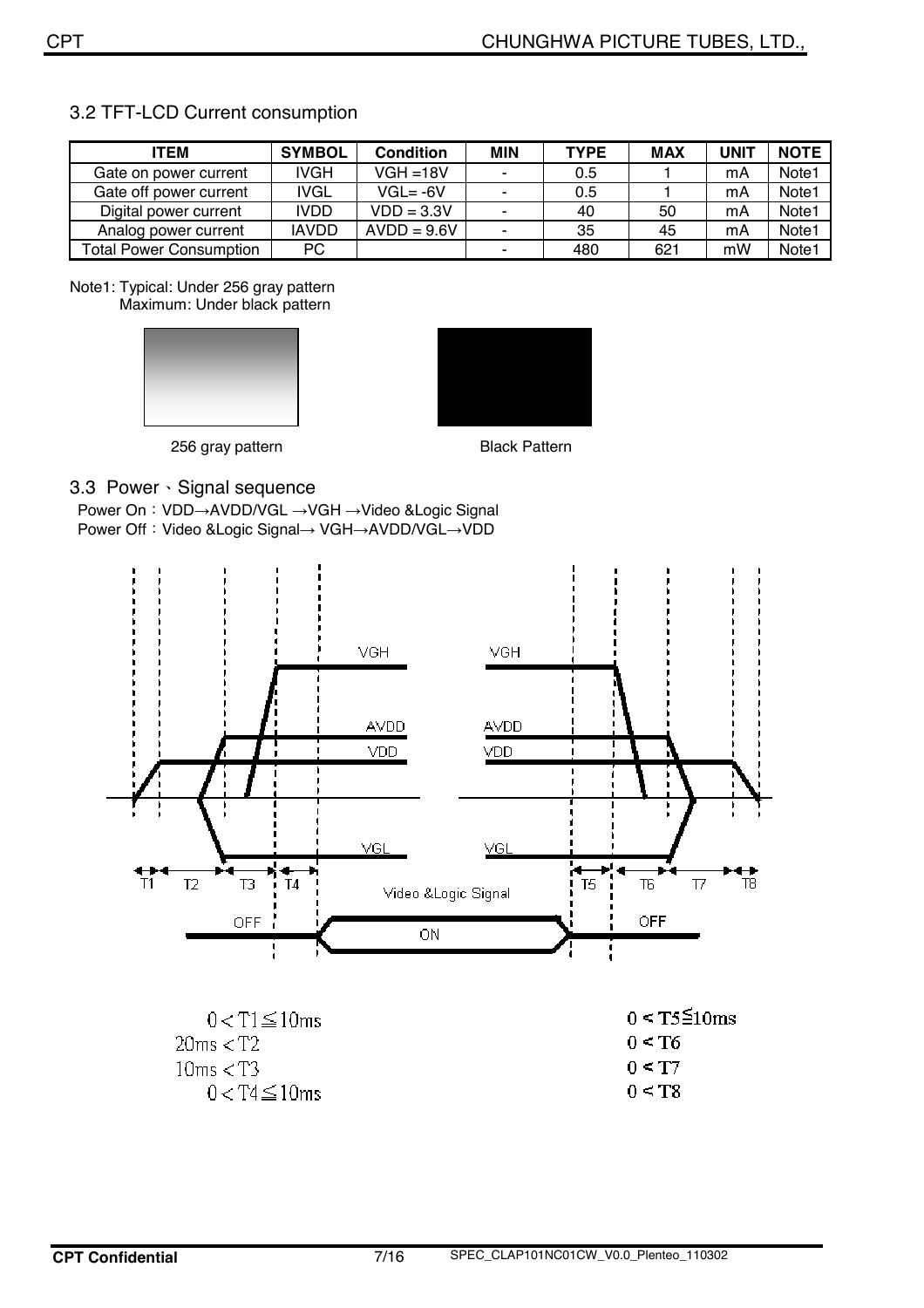#### 3.4 Timing characteristics of input signals

| (1) Timing Specification |  |
|--------------------------|--|
|                          |  |

|                               | Symbol      | Min                          | <b>Typ</b>                      | Max             | <b>Unit</b> |      |             |             |
|-------------------------------|-------------|------------------------------|---------------------------------|-----------------|-------------|------|-------------|-------------|
| LVDS input<br>signal sequence |             | <b>CLK Frequency</b>         |                                 |                 | 45          | 51.2 | 57          | <b>MHz</b>  |
|                               |             |                              | Horizontal total<br>Time        | $t_H$           | 1324        | 1344 | 1364        | <b>tCLK</b> |
| LCD input signal              | Horizontal  | Horizontal<br>effective Time | t <sub>на</sub>                 | 1024            |             |      | <b>tCLK</b> |             |
| sequence<br>(Input LVDS       | <b>DENA</b> |                              | <b>Horizontal Blank</b><br>Time | t <sub>нв</sub> | 300         | 320  | 340         | tCLK        |
| Transmitter)                  |             |                              | Vertical total Time             | $t_{\rm V}$     | 625         | 635  | 645         | $t_H$       |
|                               | Vertical    | Vertical effective<br>Time   | t <sub>VA</sub>                 | 600             |             |      | $t_H$       |             |
|                               |             |                              | <b>Vertical Blank</b><br>Time   | t <sub>vB</sub> | 25          | 35   | 45          | tн          |

#### (2)Timing Chart

Horizontal Timing Sequence

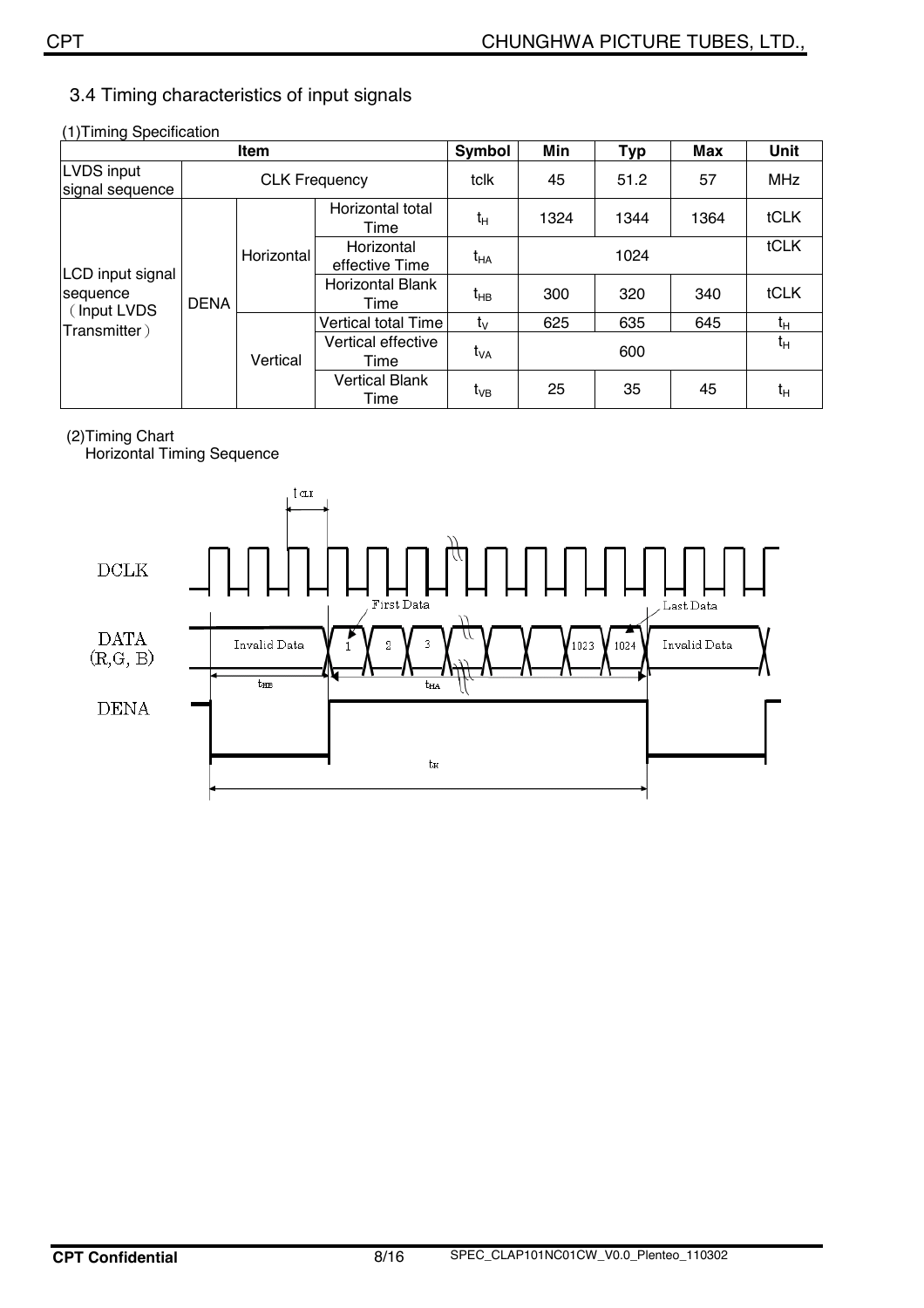



#### LVDS Input Data mapping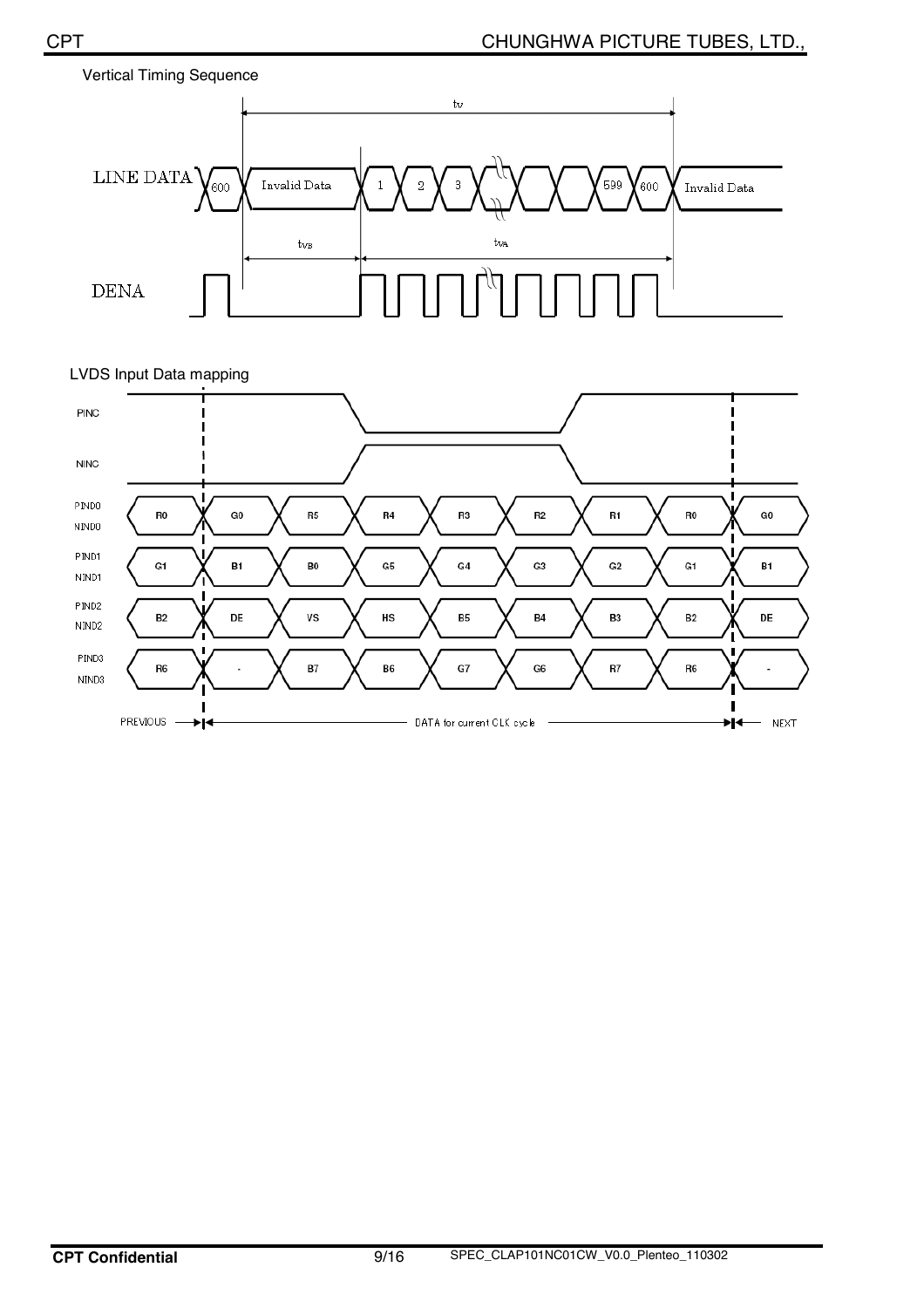# **4. INTERFACE CONNECTION:**

4.1 CN1(Signal of interface)

| <b>PIN NO</b>  | <b>SYMBOL</b>            | <b>DESCRIPTION</b>                                                                                                                                                          |
|----------------|--------------------------|-----------------------------------------------------------------------------------------------------------------------------------------------------------------------------|
| 1              | <b>AGND</b>              | Analog ground                                                                                                                                                               |
| $\overline{c}$ | <b>AVDD</b>              | Analog power                                                                                                                                                                |
| 3              | <b>VDD</b>               | Digital power                                                                                                                                                               |
| 4              | <b>GND</b>               | Digital ground                                                                                                                                                              |
| 5              | <b>VCOM</b>              | Common voltage                                                                                                                                                              |
| 6              | <b>VDD</b>               | Digital power                                                                                                                                                               |
| $\overline{7}$ | <b>GND</b>               | Digital ground                                                                                                                                                              |
| 8              | V14                      | Gamma correction voltage reference                                                                                                                                          |
| 9              | V13                      | Gamma correction voltage reference                                                                                                                                          |
| 10             | V12                      | Gamma correction voltage reference                                                                                                                                          |
| 11             | V11                      | Gamma correction voltage reference                                                                                                                                          |
| 12             | V10                      | Gamma correction voltage reference                                                                                                                                          |
| 13             | V <sub>9</sub>           | Gamma correction voltage reference                                                                                                                                          |
| 14             | V <sub>8</sub>           | Gamma correction voltage reference                                                                                                                                          |
| 15             | <b>GND</b>               | Digital ground                                                                                                                                                              |
| 16             | VDD_LVDS                 | <b>LVDS</b> power                                                                                                                                                           |
| 17             | <b>GND</b>               | Digital ground                                                                                                                                                              |
| 18             | PIND <sub>3</sub>        | Positive LVDS differential data inputs                                                                                                                                      |
| 19             | NIND <sub>3</sub>        | Negative LVDS differential data inputs                                                                                                                                      |
| 20             | <b>GND</b>               | Digital ground                                                                                                                                                              |
| 21             | <b>PINC</b>              | Positive LVDS differential clock inputs                                                                                                                                     |
| 22             | <b>NINC</b>              | Negative LVDS differential clock inputs                                                                                                                                     |
| 23             | <b>GND</b>               | Digital ground                                                                                                                                                              |
| 24             | PIND <sub>2</sub>        | Positive LVDS differential data inputs                                                                                                                                      |
| 25             | NIND <sub>2</sub>        | Negative LVDS differential data inputs                                                                                                                                      |
| 26             | <b>GND</b>               | Digital ground                                                                                                                                                              |
| 27             | PIND <sub>1</sub>        | Positive LVDS differential data inputs                                                                                                                                      |
| 28             | NIND <sub>1</sub>        | Negative LVDS differential data inputs                                                                                                                                      |
| 29             | <b>GND</b>               | Digital ground                                                                                                                                                              |
| 30             | PIND <sub>0</sub>        | Positive LVDS differential data inputs                                                                                                                                      |
| 31             | NIND <sub>0</sub>        | Negative LVDS differential data inputs                                                                                                                                      |
| 32             | <b>GND</b>               | Digital ground                                                                                                                                                              |
| 33             | GND_LVDS                 | LVDS ground                                                                                                                                                                 |
| 34             | <b>GRB</b>               | Global reset pin. Active low to enter reset state.<br>Suggest to connecting with an RC reset circuit for stability.<br>Normally pull high. (R=10K $\Omega$ , C=0.1 $\mu$ F) |
| 35             | <b>STBYB</b>             | Standby mode, normally pull high<br>STBYB=" 1", normal operation<br>STBYB=" 0", timing control, source driver will turn off, all output are high-Z                          |
| 36             | <b>SHLR</b>              | Left or right display control                                                                                                                                               |
| 37             | <b>VDD</b>               | Digital power                                                                                                                                                               |
| 38             | <b>UPDN</b>              | Up / down display control                                                                                                                                                   |
| 39             | <b>AGND</b>              | Analog ground                                                                                                                                                               |
| 40             | <b>AVDD</b>              | Analog power                                                                                                                                                                |
| 41             | <b>VCOM</b>              | Common voltage                                                                                                                                                              |
|                |                          | Dithering function enable control. Normally pull low                                                                                                                        |
| 42             | <b>DITH</b>              | DITHER = "1", Enable internal dithering function<br>DITHER = "0", Disable internal dithering function                                                                       |
| 43             | <b>GND</b>               | Digital ground                                                                                                                                                              |
| 44             | <b>VDD</b>               | <b>Digital Power</b>                                                                                                                                                        |
| 45             | <b>GND</b>               | Digital ground                                                                                                                                                              |
| 46             | V <sub>7</sub>           | Gamma correction voltage reference                                                                                                                                          |
| 47             | $\overline{\mathsf{V6}}$ | Gamma correction voltage reference                                                                                                                                          |
| 48             | V <sub>5</sub>           | Gamma correction voltage reference                                                                                                                                          |
| 49             | V <sub>4</sub>           | Gamma correction voltage reference                                                                                                                                          |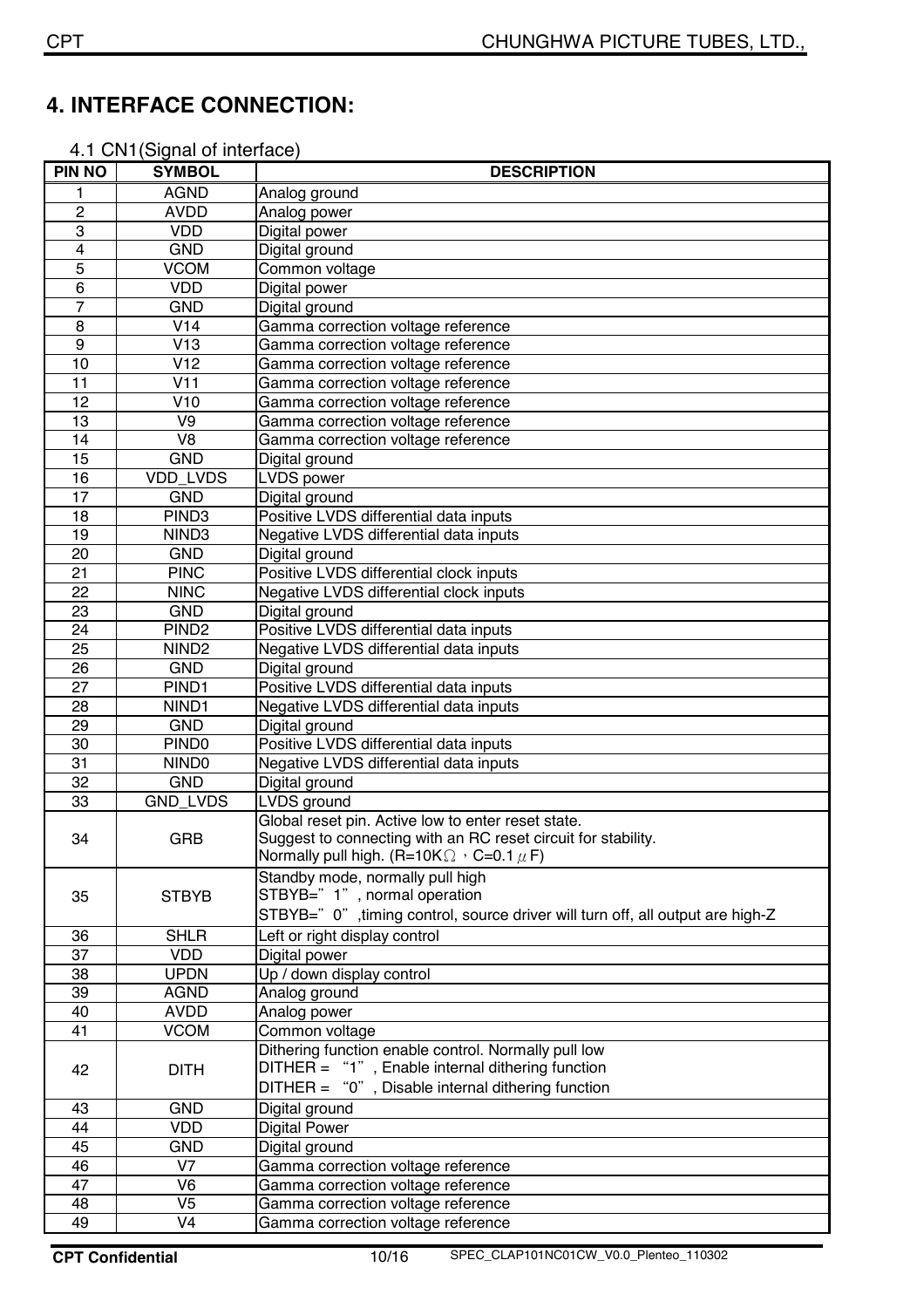| 50 | V3         | Gamma correction voltage reference |
|----|------------|------------------------------------|
| 51 | V2         | Gamma correction voltage reference |
| 52 | V1         | Gamma correction voltage reference |
| 53 | <b>GND</b> | Digital ground                     |
| 54 | VDD        | Digital power                      |
| 55 | <b>GND</b> | Digital ground                     |
| 56 | VGH        | Positive power for TFT             |
| 57 | VDD        | Digital power for Gate IC          |
| 58 | VGL        | Negative power for TFT             |
| 59 | <b>GND</b> | Digital ground for Gate IC         |
| 60 | NC.        | Not connect                        |

Remarks:

- 1) Mating connector: 089K60-000100-G2-R (STARCONN)
- 2) UPDN and SHLR control function

| <b>UPDN</b> | <b>SHLR</b> | <b>FUNCTION</b>                               |
|-------------|-------------|-----------------------------------------------|
|             |             | Normal display                                |
|             |             | Inverse Left and Right                        |
|             |             | Inverse Up and Down                           |
|             |             | Inverse Left and Right<br>Inverse Up and Down |

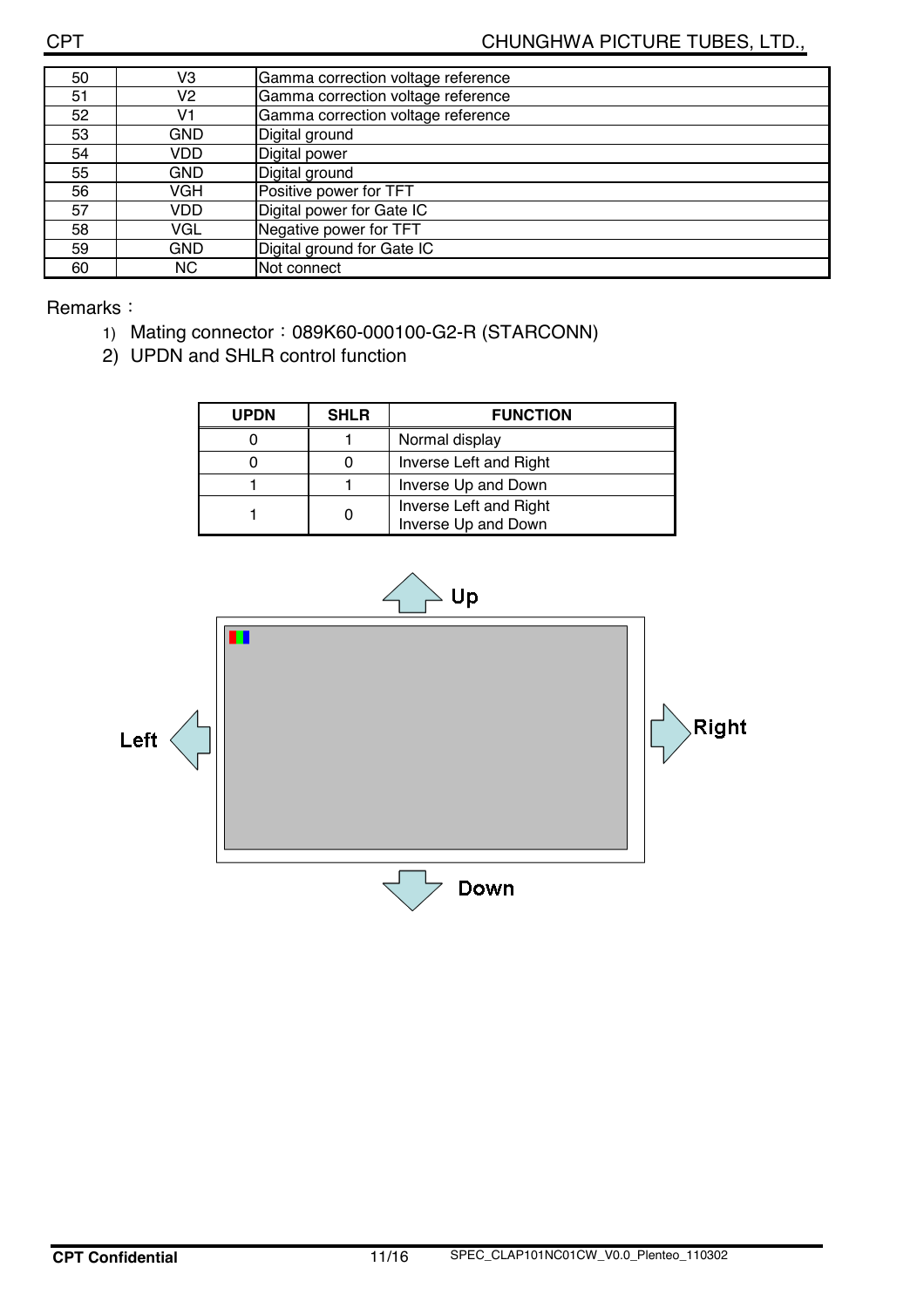# **5. MECHANICAL DIMENSION**

5.1 Front Side

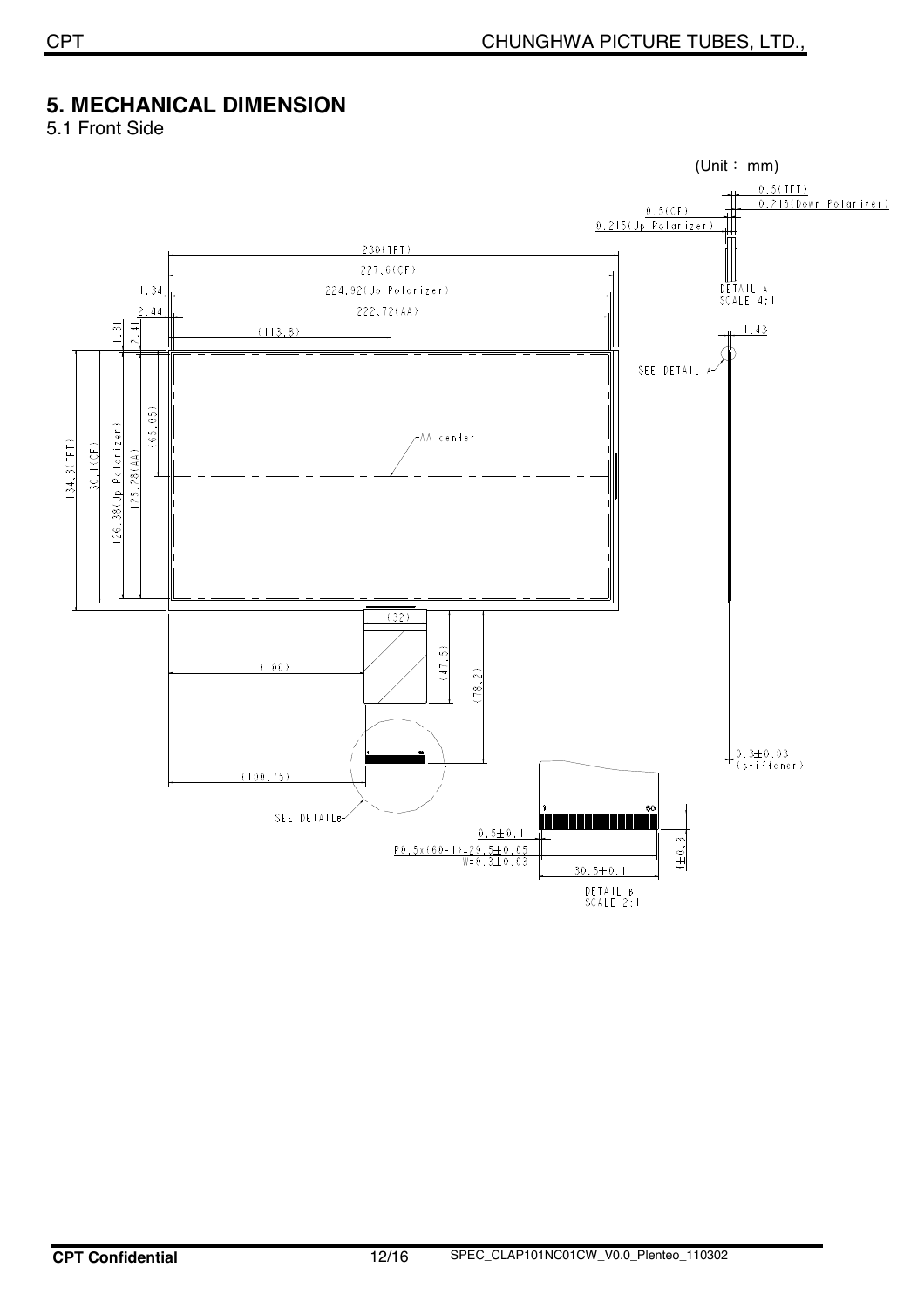### 5.2 Rear Side

 $(Unit : mm)$ 



NOTE: General tolerance=̈́0.3mm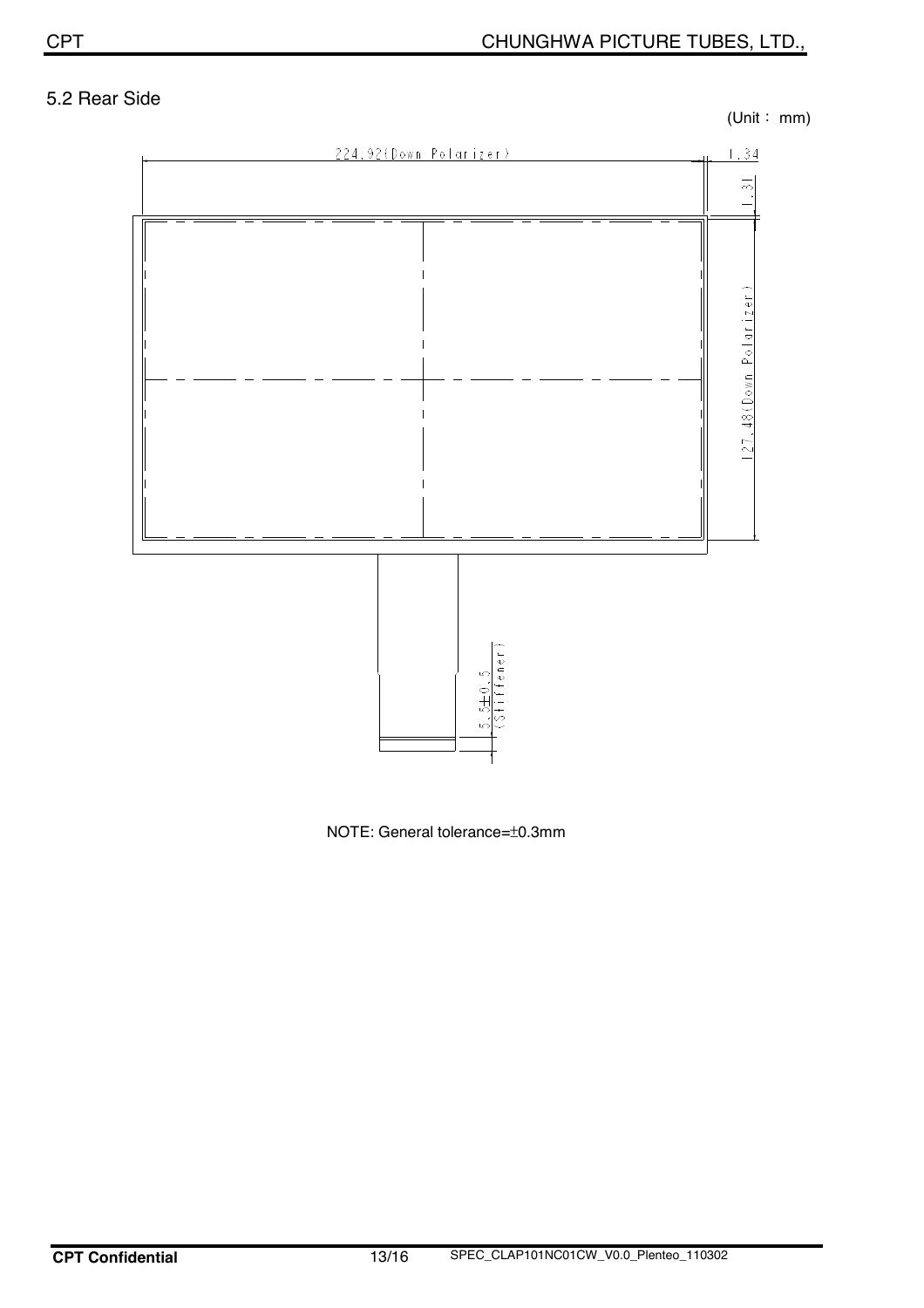# **6. OPTICAL CHARACTERISTICS**

(Use CPT LED backlight ) Ta=25℃

| <b>ITEM</b>                         |             | <b>SYMBOL</b> | <b>CONDITION</b>            | MIN.          | TYP.  | MAX.  | <b>UNIT</b>   | <b>NOTE</b>    |
|-------------------------------------|-------------|---------------|-----------------------------|---------------|-------|-------|---------------|----------------|
| <b>Panel Transmittance</b>          |             | Т             |                             | 5.5           | 5.9   | $- -$ | $\frac{1}{2}$ |                |
| Response Time                       |             | $Tr + Tf$     | Point-5                     | $\sim$ $\sim$ | 20    | 40    | ms            |                |
| Viewing                             | Horizontal  | φ             | Point-5<br>$CR \ge 10$      | 120           | 140   | --    | $\circ$       | $\overline{2}$ |
| Angle                               | Vertical    | $\theta$      |                             | 100           | 120   | --    | $\circ$       | $\overline{2}$ |
| <b>Color Filter</b><br>Chromacicity | White       | x             | $\theta = \phi = 0^{\circ}$ | 0.273         | 0.313 | 0.353 |               | 3              |
|                                     |             | v             |                             | 0.289         | 0.329 | 0.369 |               | 3              |
|                                     | Red         | X             | $\theta = \phi = 0^{\circ}$ | (TBD)         | (TBD) | (TBD) |               | 3              |
|                                     |             | ٧             |                             | (TBD)         | (TBD) | (TBD) |               | 3              |
|                                     | Green       | x             | $\theta = \phi = 0^{\circ}$ | (TBD)         | (TBD) | (TBD) |               | 3              |
|                                     |             | v             |                             | (TBD)         | (TBD) | (TBD) |               | 3              |
|                                     | <b>Blue</b> | X             | $\theta = \phi = 0^{\circ}$ | (TBD)         | (TBD) | (TBD) |               | 3              |
|                                     |             | v             |                             | (TBD)         | (TBD) | (TBD) |               | 3              |

#### Note 1: Definition of Response Time.(White-Black)

The response time is defined as the time interval between the 10% and 90% amplitudes.



Fig. 6-1 Measuring point







Fig.6-2 Definition of Viewing Angle

Note 3: Under C light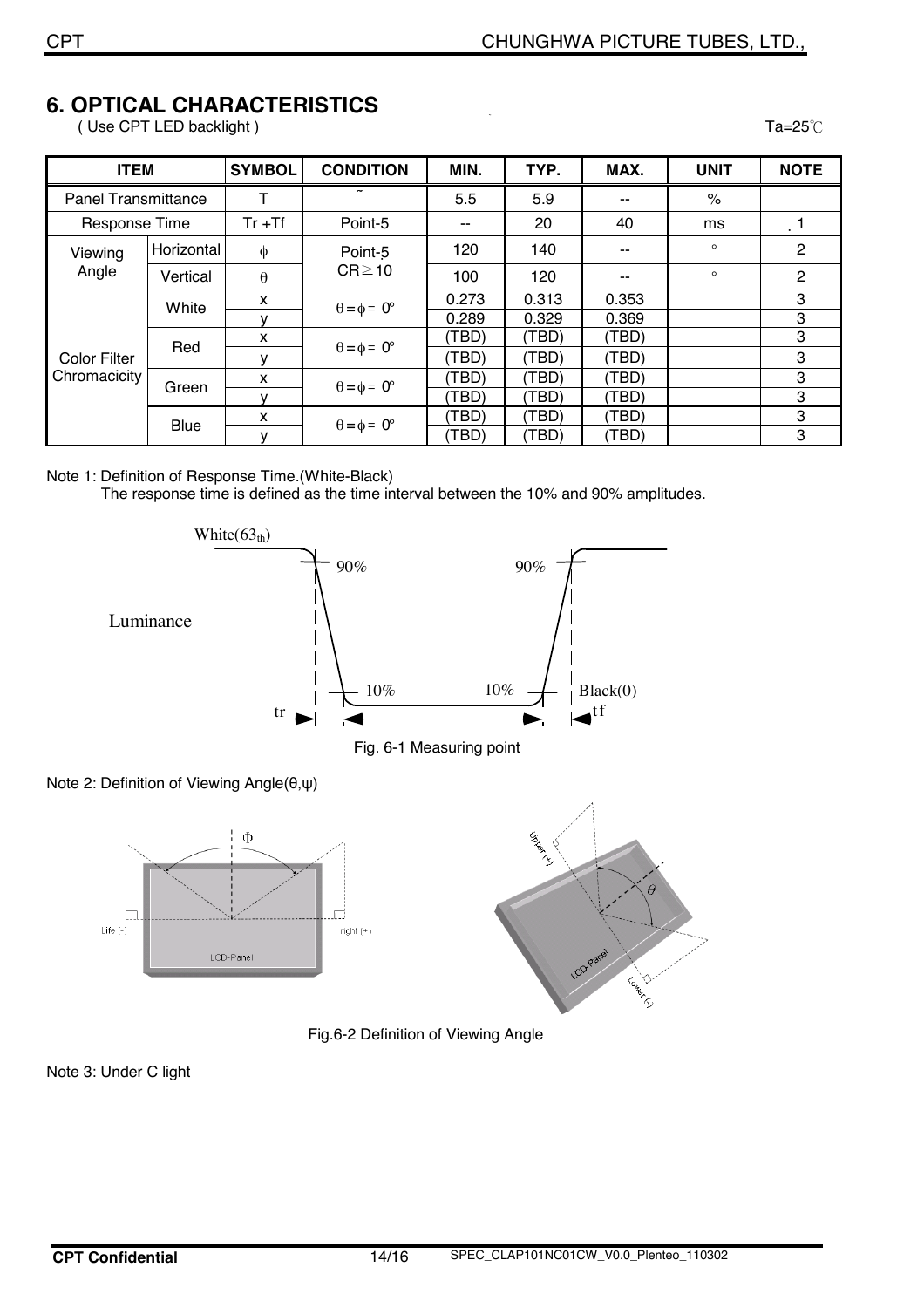### **7. RELIABILITY TEST**

(These tests are conducted with CPT backlight.)

7.1 Temperature and Humidity

| <b>TEST ITEMS</b>                        | <b>CONDITIONS</b>                                  | <b>NOTE</b>     |
|------------------------------------------|----------------------------------------------------|-----------------|
| <b>High Temperature Operation</b>        | 70°C ;240hrs                                       |                 |
| <b>High Temperature Storage</b>          | 80°C; 240hrs                                       |                 |
| High Temperature High Humidity Operation | 60℃; 90%RH; 240hrs                                 | No condensation |
| Low Temperature Operation                | $-20^{\circ}$ ; 240hrs                             | Backlight unit  |
|                                          |                                                    | always turn on  |
| Low Temperature Storage                  | $-30^{\circ}$ ; 240hrs                             |                 |
| <b>Thermal Shock</b>                     | $-30^{\circ}$ C (0.5hr) ~ 80 $^{\circ}$ C (0.5hr); |                 |
|                                          | 200 Cycles                                         |                 |
| Image Sticking                           | 25 $\degree$ C $\pm$ 2 $\degree$ C ; 24hrs         | Note 1.         |

Note 1.:

Condition of Image Sticking test: 25  $°C \pm 2$   $°C$ 

Operation with test pattern sustained for 24 hrs, then change to gray pattern immediately. After 5 mins, the mura must be disappeared completely .





#### 7.2 Shock and Vibration

| <b>TEST ITEMS</b>               | <b>CONDITIONS</b>                                                                                                                                                                                                                 |  |  |
|---------------------------------|-----------------------------------------------------------------------------------------------------------------------------------------------------------------------------------------------------------------------------------|--|--|
| <b>Shock</b><br>(Non-operation) | Shock level: 980m/s <sup>2</sup> (equal to 100G).<br>$\bullet$<br>Waveform: half sinusoidal wave, 6ms.<br>Number of shocks: $\pm X, \pm Y, \pm Z$ axes for a total of six shock<br>inputs.                                        |  |  |
| Vibration<br>(Non-operation)    | Frequency range:8~33.3Hz<br>$\bullet$<br>Stoke $: 1.3$ mm<br>O<br>Vibration: sinusoidal wave, perpendicular<br>O<br>axis(both x, y axis: 2hrs ,z axis: 4hrs).<br>Sweep: 2.9G, 33.3 Hz - 400 Hz<br>$\bullet$<br>Cycle time: 15 min |  |  |

#### 7.3 Electrostatic Discharge

| <b>TEST ITEM</b> | <b>CONDITIONS</b>                                         | <b>NOTE</b> |
|------------------|-----------------------------------------------------------|-------------|
| ESD              | 150pF, $330\Omega$ , $\pm 8kV&\pm 15kV$ air& contact test |             |
|                  | $200pF \cdot 0\Omega \cdot \pm 200V$ contact test         |             |

Note: Measure point :

1. LCD glass and metal bezel

2. IF connector pins